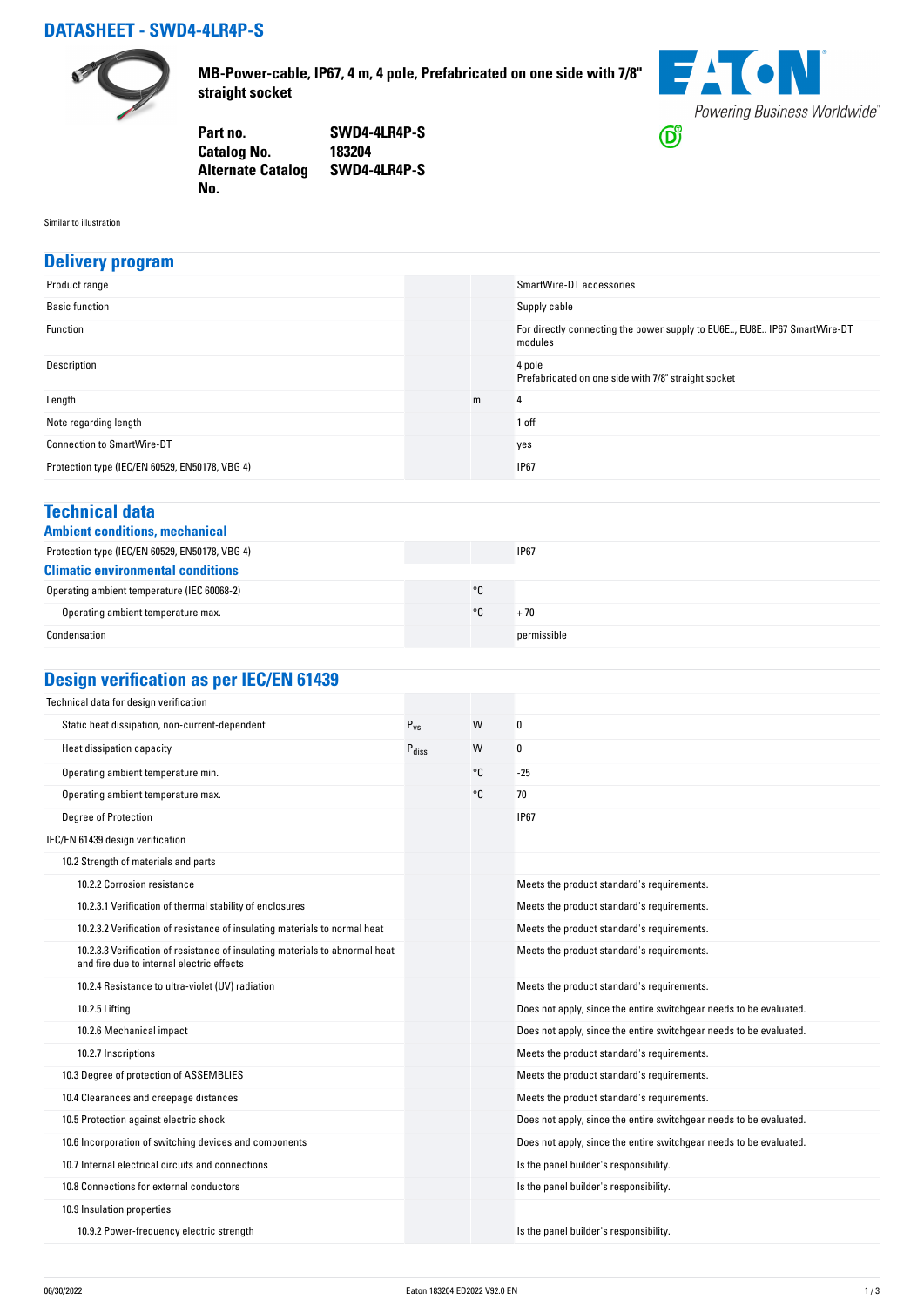| 10.9.3 Impulse withstand voltage                         | Is the panel builder's responsibility.                                                                                              |
|----------------------------------------------------------|-------------------------------------------------------------------------------------------------------------------------------------|
| 10.9.4 Testing of enclosures made of insulating material | Is the panel builder's responsibility.                                                                                              |
| 10.10 Temperature rise                                   | The panel builder is responsible for the temperature rise calculation. Eaton will<br>provide heat dissipation data for the devices. |
| 10.11 Short-circuit rating                               | Is the panel builder's responsibility.                                                                                              |
| 10.12 Electromagnetic compatibility                      | Is the panel builder's responsibility.                                                                                              |
| 10.13 Mechanical function                                | The device meets the requirements, provided the information in the instruction<br>leaflet (IL) is observed.                         |

### **Technical data ETIM 8.0**

| Cables (EG000001) / Data and communication cable (EC003249)                                                                                                                      |                 |                               |
|----------------------------------------------------------------------------------------------------------------------------------------------------------------------------------|-----------------|-------------------------------|
| Electric engineering, automation, process control engineering / Cable, wire / Communication cable / Data and communication cable (copper) (ecl@ss10.0.1-27-06-18-01 [AKE197014]) |                 |                               |
| <b>Conductor material</b>                                                                                                                                                        |                 | Other                         |
| <b>Conductor surface</b>                                                                                                                                                         |                 | Bare                          |
| Diameter conductor                                                                                                                                                               | mm              | 1.5                           |
| Nominal cross section conductor                                                                                                                                                  | mm <sup>2</sup> | 0.5                           |
| AWG size                                                                                                                                                                         |                 | 20                            |
| Conductor category                                                                                                                                                               |                 | Class $2 =$ stranded          |
| Number of cores                                                                                                                                                                  |                 | 4                             |
| Number of stranding elements                                                                                                                                                     |                 | 26                            |
| Stranding element                                                                                                                                                                |                 | Pairs                         |
| Material core insulation                                                                                                                                                         |                 | Other                         |
| Specification core insulation                                                                                                                                                    |                 | Other                         |
| Core identification according to HD 308 S2                                                                                                                                       |                 |                               |
| Core identification                                                                                                                                                              |                 | Colour                        |
| Screen over stranding element                                                                                                                                                    |                 | Foil                          |
| Stranding                                                                                                                                                                        |                 | Bundle                        |
| Screen over stranding                                                                                                                                                            |                 | None                          |
| Longitudinal water blocking cable                                                                                                                                                |                 | No                            |
| Radial water blocking cable                                                                                                                                                      |                 | Yes                           |
| Suitable for underground installation                                                                                                                                            |                 | No                            |
| Approved type of underground installation                                                                                                                                        |                 | Other                         |
| Protective sheath                                                                                                                                                                |                 | Other                         |
| Material outer sheath                                                                                                                                                            |                 | Polyvinyl chloride (PVC)      |
| Specification material outer sheath                                                                                                                                              |                 |                               |
| Colour outer sheath                                                                                                                                                              |                 | Black                         |
| Armouring/reinforcement                                                                                                                                                          |                 | None                          |
| Material reinforcement                                                                                                                                                           |                 |                               |
| Cable geometry                                                                                                                                                                   |                 | Round                         |
| Reaction-to-fire class according to EN 13501-6                                                                                                                                   |                 | None                          |
| Smoke development class according to EN 13501-6                                                                                                                                  |                 | None                          |
| Euro class flaming droplets/particles according to EN 13501-6                                                                                                                    |                 | None                          |
| Euro class acidity according to EN 13501-6                                                                                                                                       |                 | None                          |
| Halogen free (according to EN 60754-1/2)                                                                                                                                         |                 | No                            |
| Halogen free (according to IEC 60754-2)                                                                                                                                          |                 | No                            |
| Flame retardant                                                                                                                                                                  |                 | According to IEC/EN 60332-1-2 |
| Low smoke (according to EN 61034-2)                                                                                                                                              |                 | No                            |
| Low smoke (according to IEC 61034-2)                                                                                                                                             |                 | No                            |
| Oil resistant (according to EN 60811-404)                                                                                                                                        |                 | Yes                           |
| Oil resistant (according to IEC 60811-404)                                                                                                                                       |                 | Yes                           |
| Insulation integrity according to IEC 60331                                                                                                                                      |                 | No                            |
| <b>Circuit integrity</b>                                                                                                                                                         |                 | None                          |
| Outer diameter approx.                                                                                                                                                           | mm              | 11                            |
| Min. permitted bending radius, moving application with forced guidance                                                                                                           | mm              |                               |
| Min. permitted bending radius, moving application/free movement                                                                                                                  | mm              |                               |
| Min. permitted bending radius, stationary application/permanent installation                                                                                                     | mm              | 64                            |